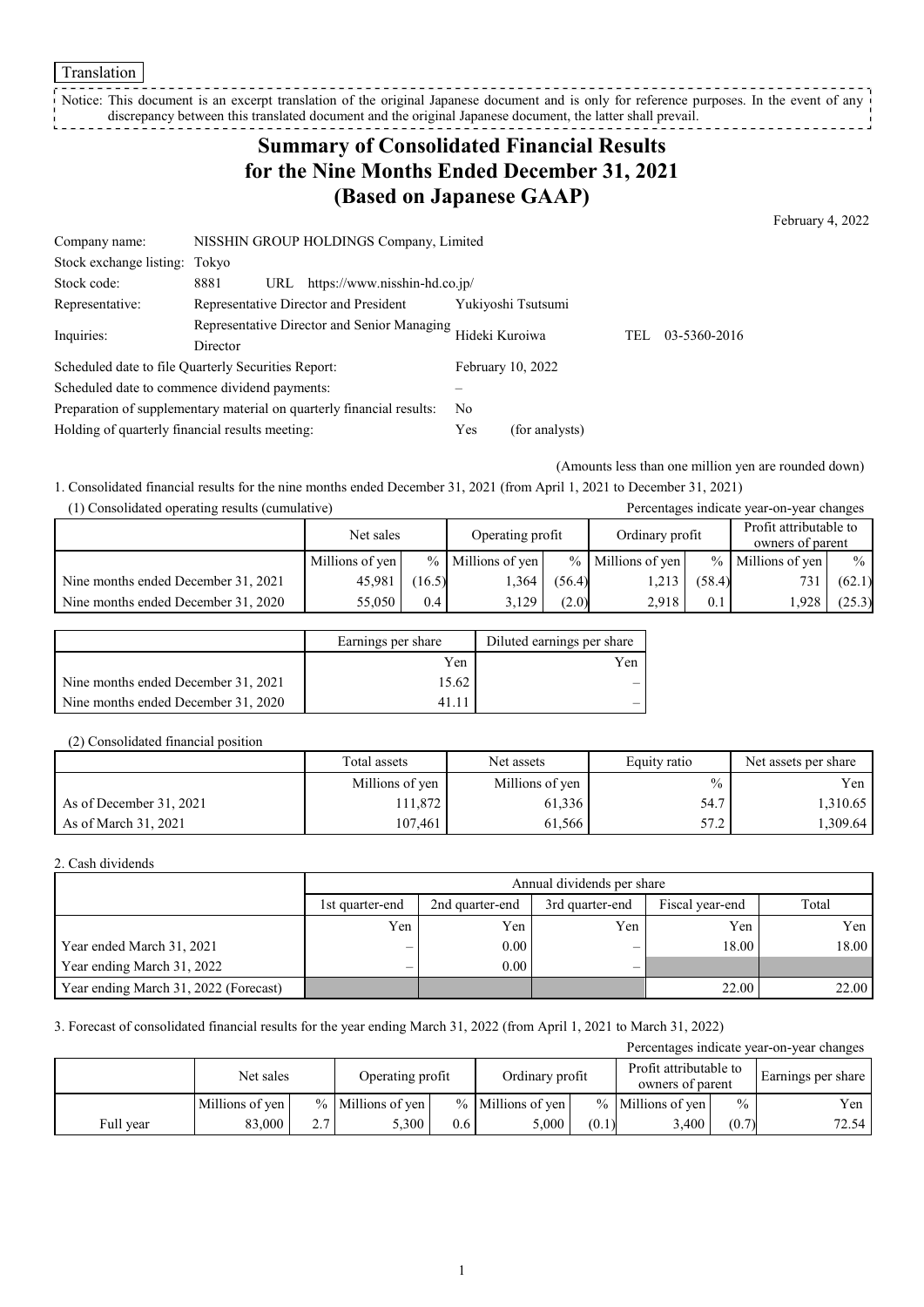| 4. Notes                                                                                                                                                                         |  |                                                         |                   |
|----------------------------------------------------------------------------------------------------------------------------------------------------------------------------------|--|---------------------------------------------------------|-------------------|
| (1) Changes in significant subsidiaries during the nine months ended December 31, 2021<br>(changes in specified subsidiaries resulting in the change in scope of consolidation): |  |                                                         | N <sub>o</sub>    |
| (2) Application of special accounting methods for preparing quarterly consolidated financial statements:                                                                         |  |                                                         | No.               |
| (3) Changes in accounting policies, changes in accounting estimates, and restatement of prior period financial statements                                                        |  |                                                         |                   |
| Changes in accounting policies due to revisions to accounting standards and other regulations:                                                                                   |  | Yes                                                     |                   |
| Changes in accounting policies due to other reasons:                                                                                                                             |  | N <sub>o</sub>                                          |                   |
| Changes in accounting estimates:                                                                                                                                                 |  | N <sub>o</sub>                                          |                   |
| Restatement of prior period financial statements:                                                                                                                                |  |                                                         | N <sub>o</sub>    |
| (4) Number of issued shares (common shares)                                                                                                                                      |  |                                                         |                   |
| Total number of issued shares at the end of the period (including treasury shares)                                                                                               |  |                                                         |                   |
| As of December 31, 2021                                                                                                                                                          |  | 46,951,260 shares   As of March 31, 2021                | 46,951,260 shares |
| Number of treasury shares at the end of the period                                                                                                                               |  |                                                         |                   |
| As of December 31, 2021                                                                                                                                                          |  | 219,232 shares   As of March 31, 2021                   | $45,632$ shares   |
| Average number of shares during the period (cumulative from the beginning of the fiscal year)                                                                                    |  |                                                         |                   |
| Nine months ended December 31, 2021                                                                                                                                              |  | 46,820,502 shares   Nine months ended December 31, 2020 | 46,905,662 shares |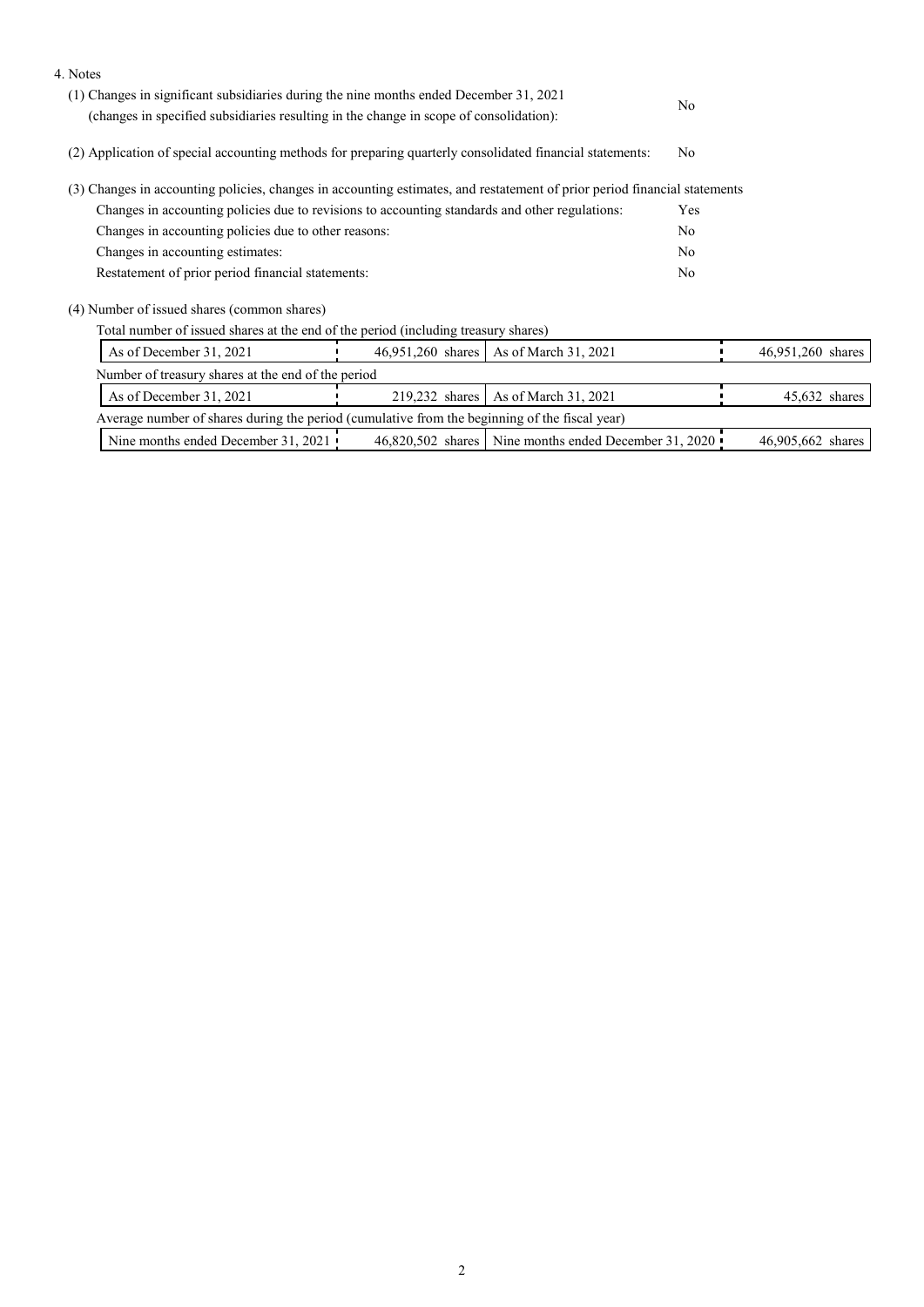# **Quarterly consolidated financial statements**

**Consolidated balance sheets** 

|                                                      |                      | (Thousands of yen)      |
|------------------------------------------------------|----------------------|-------------------------|
|                                                      | As of March 31, 2021 | As of December 31, 2021 |
| Assets                                               |                      |                         |
| Current assets                                       |                      |                         |
| Cash and deposits                                    | 57,874,450           | 47,065,273              |
| Notes receivable, accounts receivable from completed |                      |                         |
| construction contracts and other                     | 11,388,596           | 17,078,825              |
| Electronically recorded monetary claims - operating  | 311,840              | 121,550                 |
| Real estate for sale                                 | 5,925,878            | 3,364,324               |
| Costs on real estate business                        | 14,360,079           | 26,069,406              |
| Costs on construction contracts in progress          | 131,391              | 15,921                  |
| Merchandise                                          | 3,837                | 3,452                   |
| Short-term loans receivable                          | 14,320               | 11,190                  |
| Accounts receivable - other                          | 93,978               | 760,957                 |
| Other                                                | 1,008,102            | 1,552,225               |
| Allowance for doubtful accounts                      | (72, 529)            | (70, 790)               |
| Total current assets                                 | 91,039,946           | 95,972,335              |
| Non-current assets                                   |                      |                         |
| Property, plant and equipment                        | 11,397,649           | 11,334,643              |
| Intangible assets                                    | 94,073               | 81,626                  |
| Investments and other assets                         | 4,929,991            | 4,483,670               |
| Total non-current assets                             | 16,421,714           | 15,899,940              |
| Total assets                                         | 107,461,660          | 111,872,276             |
|                                                      |                      |                         |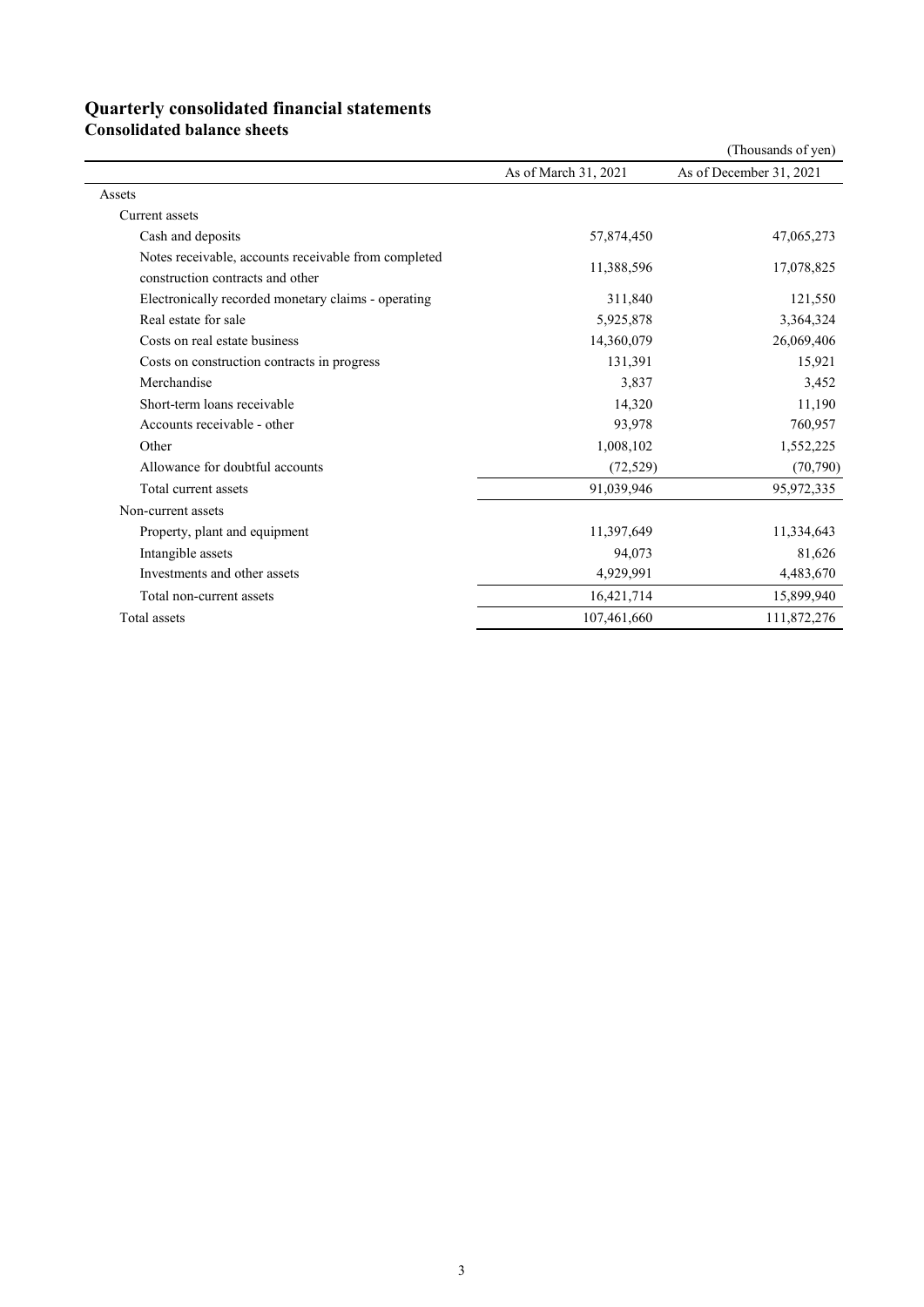|                                                                         |                      | (Thousands of yen)      |
|-------------------------------------------------------------------------|----------------------|-------------------------|
|                                                                         | As of March 31, 2021 | As of December 31, 2021 |
| Liabilities                                                             |                      |                         |
| Current liabilities                                                     |                      |                         |
| Notes payable, accounts payable for construction contracts<br>and other | 5,037,443            | 4,676,273               |
| Electronically recorded obligations - operating                         | 4,605,403            | 4,484,940               |
| Short-term borrowings                                                   | 14,513,961           | 13,989,571              |
| Current portion of bonds payable                                        | 88,000               | 88,000                  |
| Income taxes payable                                                    | 985,486              | 41,356                  |
| Provisions                                                              |                      |                         |
| Provision for bonuses                                                   | 455,121              | 186,905                 |
| Provision for warranties for completed construction                     | 174,904              | 200,377                 |
| Provision for loss on construction contracts                            |                      | 12,607                  |
| Provision for shareholder benefit program                               | 31,993               |                         |
| Other                                                                   | 3,000,845            | 3,586,891               |
| Total current liabilities                                               | 28,893,158           | 27,266,922              |
| Non-current liabilities                                                 |                      |                         |
| Bonds payable                                                           | 400,000              | 356,000                 |
| Long-term borrowings                                                    | 13,890,208           | 20,817,587              |
| Provisions                                                              |                      |                         |
| Provision for retirement benefits for directors (and<br>other officers) | 590,970              |                         |
| Provision for loss on guarantees                                        | 3,102                | 2,852                   |
| Provision for share awards for directors (and other<br>officers)        |                      | 14,588                  |
| Retirement benefit liability                                            | 1,744,039            | 1,681,355               |
| Other                                                                   | 373,421              | 396,094                 |
| Total non-current liabilities                                           | 17,001,742           | 23,268,477              |
| <b>Total liabilities</b>                                                | 45,894,900           | 50,535,399              |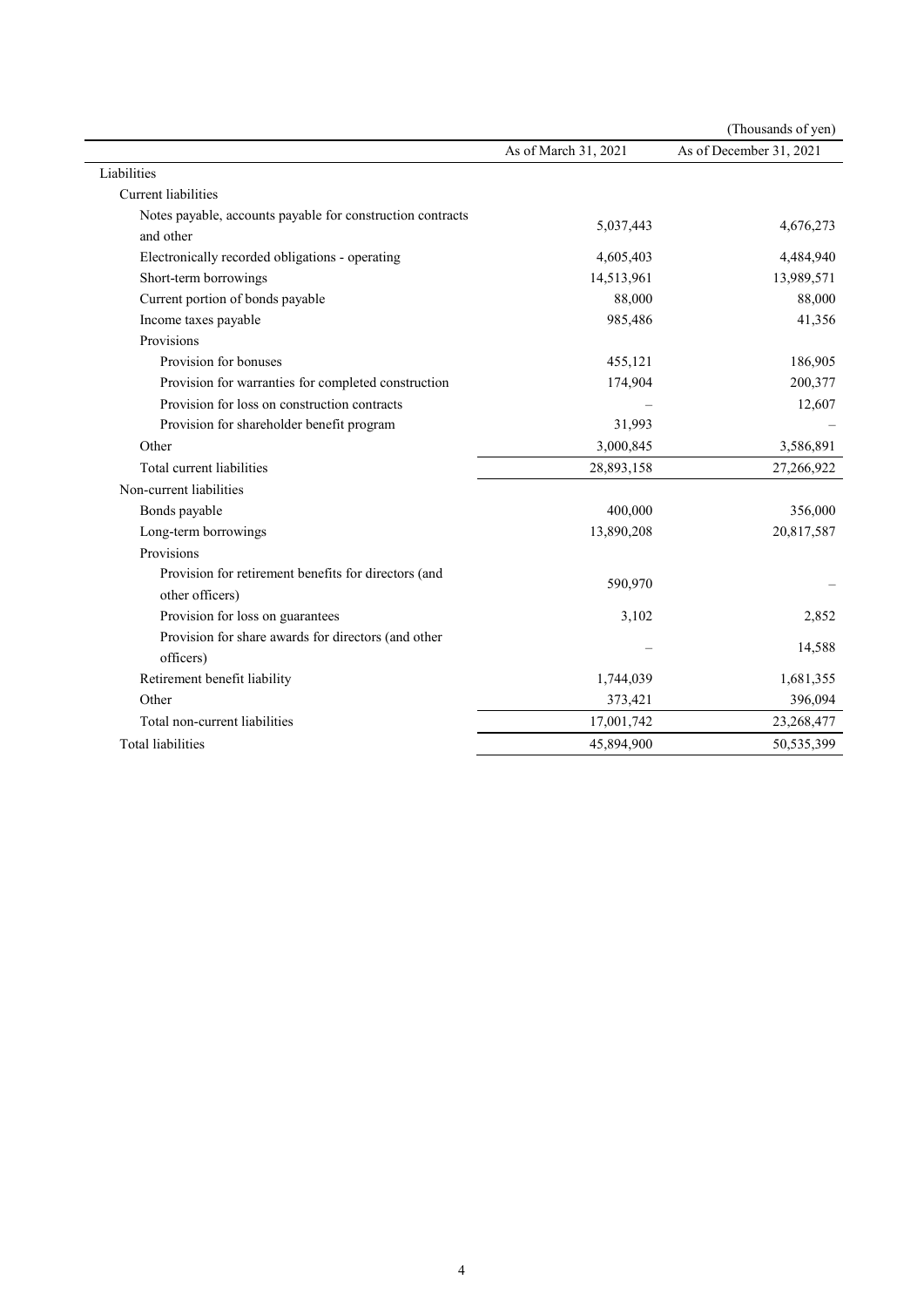|                                                       |                      | (Thousands of yen)      |
|-------------------------------------------------------|----------------------|-------------------------|
|                                                       | As of March 31, 2021 | As of December 31, 2021 |
| Net assets                                            |                      |                         |
| Shareholders' equity                                  |                      |                         |
| Share capital                                         | 10,111,411           | 10,111,411              |
| Capital surplus                                       | 427,432              | 425,478                 |
| Retained earnings                                     | 50,698,293           | 50,625,087              |
| Treasury shares                                       | (25,395)             | (112, 694)              |
| Total shareholders' equity                            | 61,211,742           | 61,049,282              |
| Accumulated other comprehensive income                |                      |                         |
| Valuation difference on available-for-sale securities | 222,660              | 201,619                 |
| Remeasurements of defined benefit plans               | (4,738)              | (1, 184)                |
| Total accumulated other comprehensive income          | 217,922              | 200,434                 |
| Non-controlling interests                             | 137,095              | 87,158                  |
| Total net assets                                      | 61,566,759           | 61,336,876              |
| Total liabilities and net assets                      | 107,461,660          | 111,872,276             |
|                                                       |                      |                         |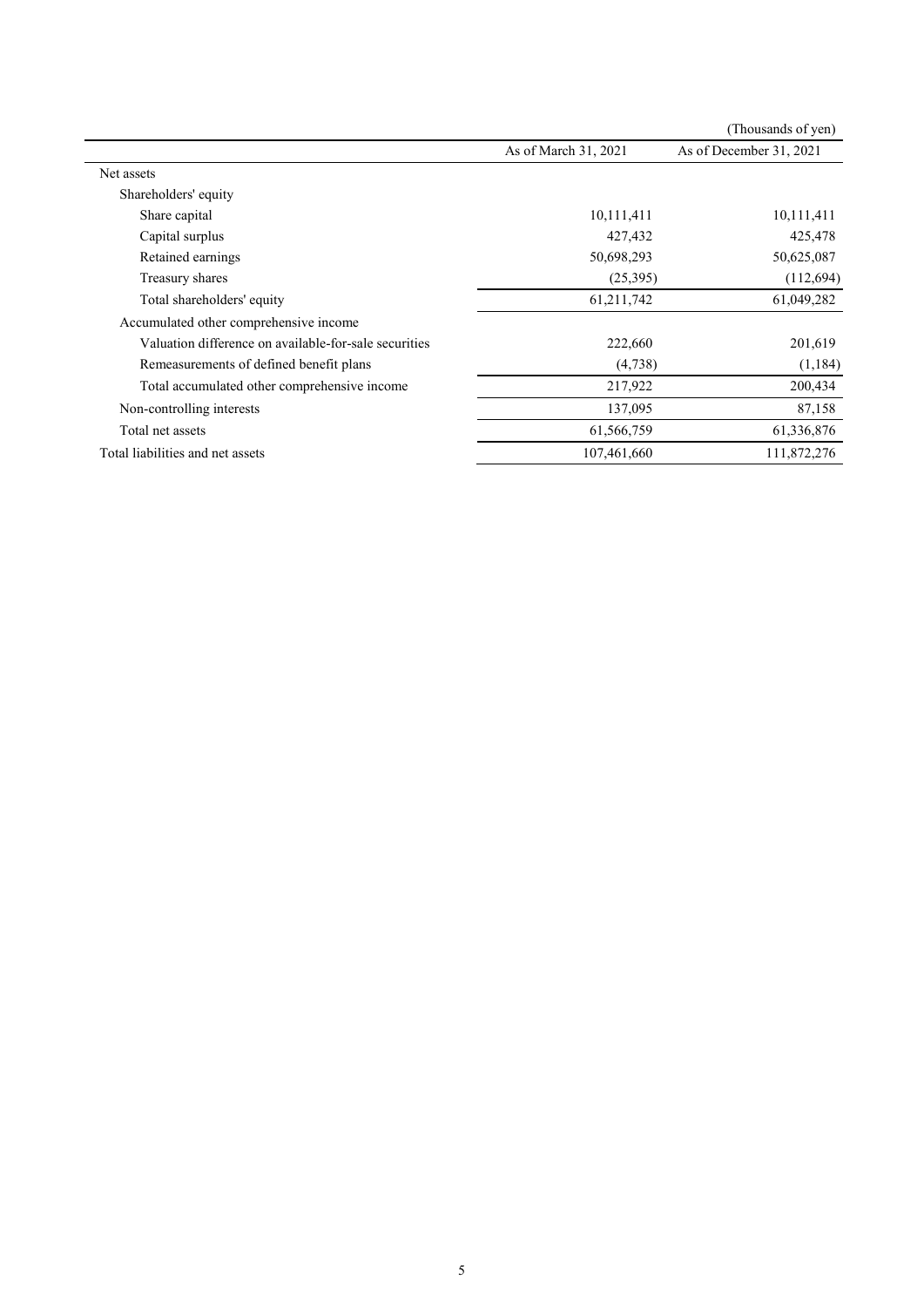### **Consolidated statements of income (cumulative) and consolidated statements of comprehensive income (cumulative)**

### **Consolidated statements of income (cumulative)**

|                                                            |                   | (Thousands of yen) |
|------------------------------------------------------------|-------------------|--------------------|
|                                                            | Nine months ended | Nine months ended  |
|                                                            | December 31, 2020 | December 31, 2021  |
| Net sales                                                  | 55,050,608        | 45,981,773         |
| Cost of sales                                              | 46,611,575        | 39,521,647         |
| Gross profit                                               | 8,439,033         | 6,460,125          |
| Selling, general and administrative expenses               | 5,309,508         | 5,095,882          |
| Operating profit                                           | 3,129,524         | 1,364,243          |
| Non-operating income                                       |                   |                    |
| Interest income                                            | 11,362            | 1,228              |
| Dividend income                                            | 13,334            | 15,452             |
| Gain on sale of securities                                 |                   | 28,905             |
| Reversal of allowance for doubtful accounts                | 16,040            | 14,999             |
| Reversal of provision for loss on guarantees               | 273               | 250                |
| Reversal of allowance for Shareholder benefit              |                   | 8,323              |
| Insurance return                                           | 3,808             | 20,123             |
| Other                                                      | 56,187            | 64,956             |
| Total non-operating income                                 | 101,006           | 154,238            |
| Non-operating expenses                                     |                   |                    |
| Interest expenses                                          | 288,031           | 276,718            |
| Commission expenses                                        | 17,546            | 3,824              |
| Other                                                      | 6,740             | 24,449             |
| Total non-operating expenses                               | 312,317           | 304,992            |
| Ordinary profit                                            | 2,918,212         | 1,213,489          |
| Extraordinary income                                       |                   |                    |
| Gain on sale of non-current assets                         | 92,455            | 27,440             |
| Total extraordinary income                                 | 92,455            | 27,440             |
| <b>Extraordinary</b> losses                                |                   |                    |
| Loss on sale of non-current assets                         | 67,445            |                    |
| Loss on retirement of non-current assets                   | 93,967            | 13,680             |
| Loss on liquidation of subsidiaries and associates         | 65,144            |                    |
| Loss on valuation of shares of subsidiaries and associates |                   | 120,165            |
| Total extraordinary losses                                 | 226,557           | 133,845            |
| Profit before income taxes                                 | 2,784,110         | 1,107,084          |
| Income taxes - current                                     | 683,828           | 231,079            |
| Income taxes - deferred                                    | 169,759           | 149,575            |
| Total income taxes                                         | 853,588           | 380,654            |
| Profit                                                     | 1,930,521         | 726,429            |
| Profit (loss) attributable to non-controlling interests    | 1,846             | (5,349)            |
| Profit attributable to owners of parent                    | 1,928,675         | 731,778            |